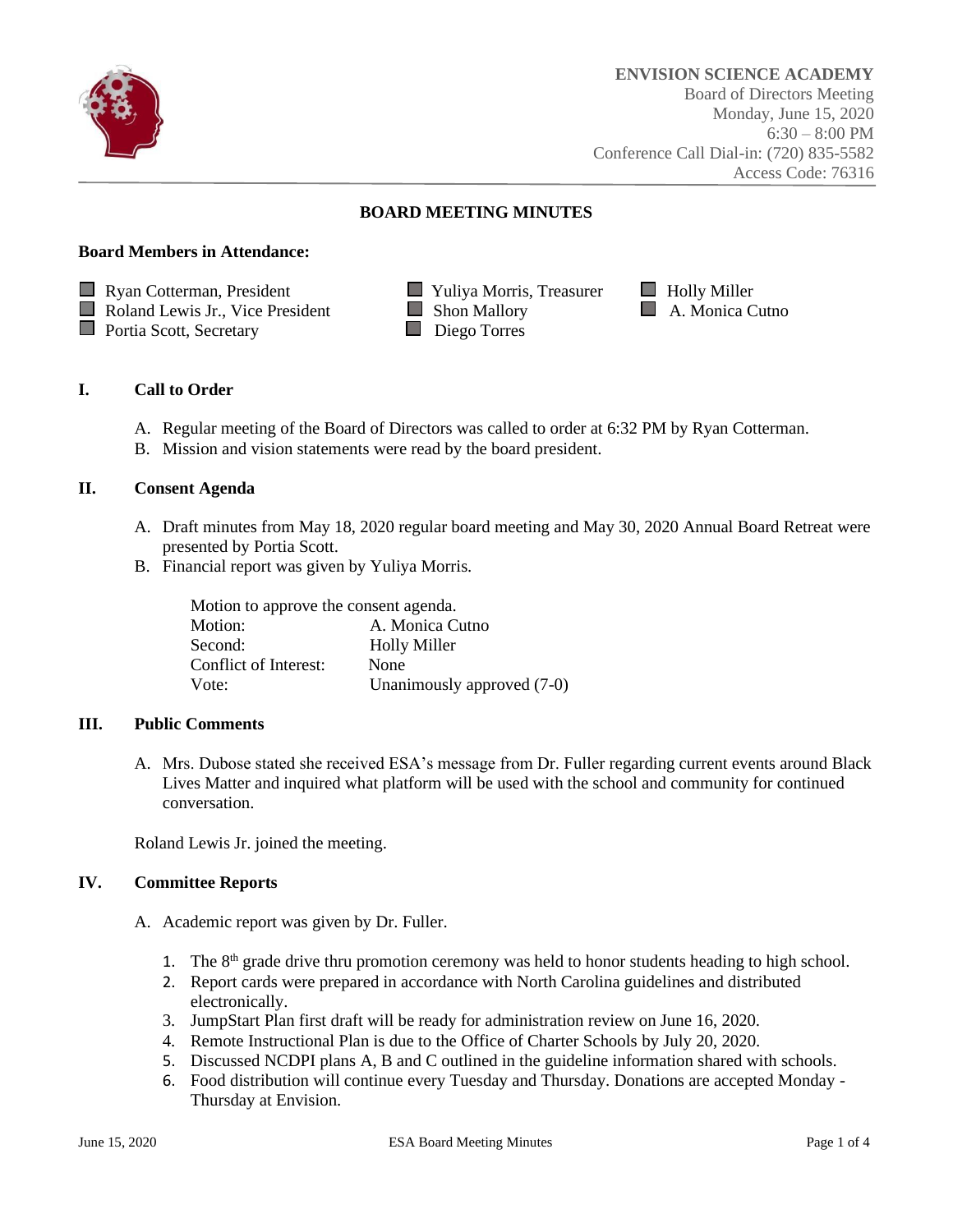- B. Finance Committee report was given by Yuliya Morris.
	- 1. Reviewed the final 2019-2020 working budget, including significant changes to line items.
	- 2. COVID-19 funding for 2020-2021 will post in July 2020.
	- 3. Coverage ratio and days cash on-hand continue to be healthy and in good standing.
	- 4. Reviewed the proposed 2020-2021 budget, including strategy around expected ADM, funding per ADM and expense line items.
	- 5. Reviewed 2020-2021 EC vendors contracts for occupational therapy and speech therapists.
	- 6. Reviewed Connections Therapy for psychological services.

| Motion to approve final 2019-2020 working budget.                            |
|------------------------------------------------------------------------------|
| Diego Torres                                                                 |
| Roland Lewis Jr.                                                             |
| None                                                                         |
| Unanimously approved (8-0)                                                   |
|                                                                              |
| Motion to approve 2020-2021 budget.                                          |
| Roland Lewis Jr.                                                             |
| <b>Holly Miller</b>                                                          |
| None                                                                         |
| Unanimously approved (8-0)                                                   |
|                                                                              |
| Motion to approve 2020-2021 Connections Therapy contract.<br>A. Monica Cutno |
|                                                                              |
| Yuliya Morris                                                                |
| None                                                                         |
| Unanimously approved (8-0)                                                   |
| Motion to approve 2020-2021 Grellner contract.                               |
| Ryan Cotterman                                                               |
| <b>Holly Miller</b>                                                          |
| None                                                                         |
| Unanimously approved (8-0)                                                   |
|                                                                              |
| Motion to approve 2020-2021 O'Conner contract.                               |
| Diego Torres                                                                 |
| A. Monica Cutno                                                              |
| None                                                                         |
| Unanimously approved (8-0)                                                   |
|                                                                              |
| Motion to approve 2020-2021 Kerr Connect renewal contract.                   |
| A. Monica Cutno                                                              |
| Shon Mallory                                                                 |
| None                                                                         |
| Unanimously approved (8-0)                                                   |
| Motion to approve 2020-2021 Dinsmore Arbitration Rebate agreement.           |
| Yuliya Morris                                                                |
| Ryan Cotterman                                                               |
| None                                                                         |
|                                                                              |
| Unanimously approved (8-0)                                                   |
|                                                                              |

C. Development report was given by Roland Lewis Jr.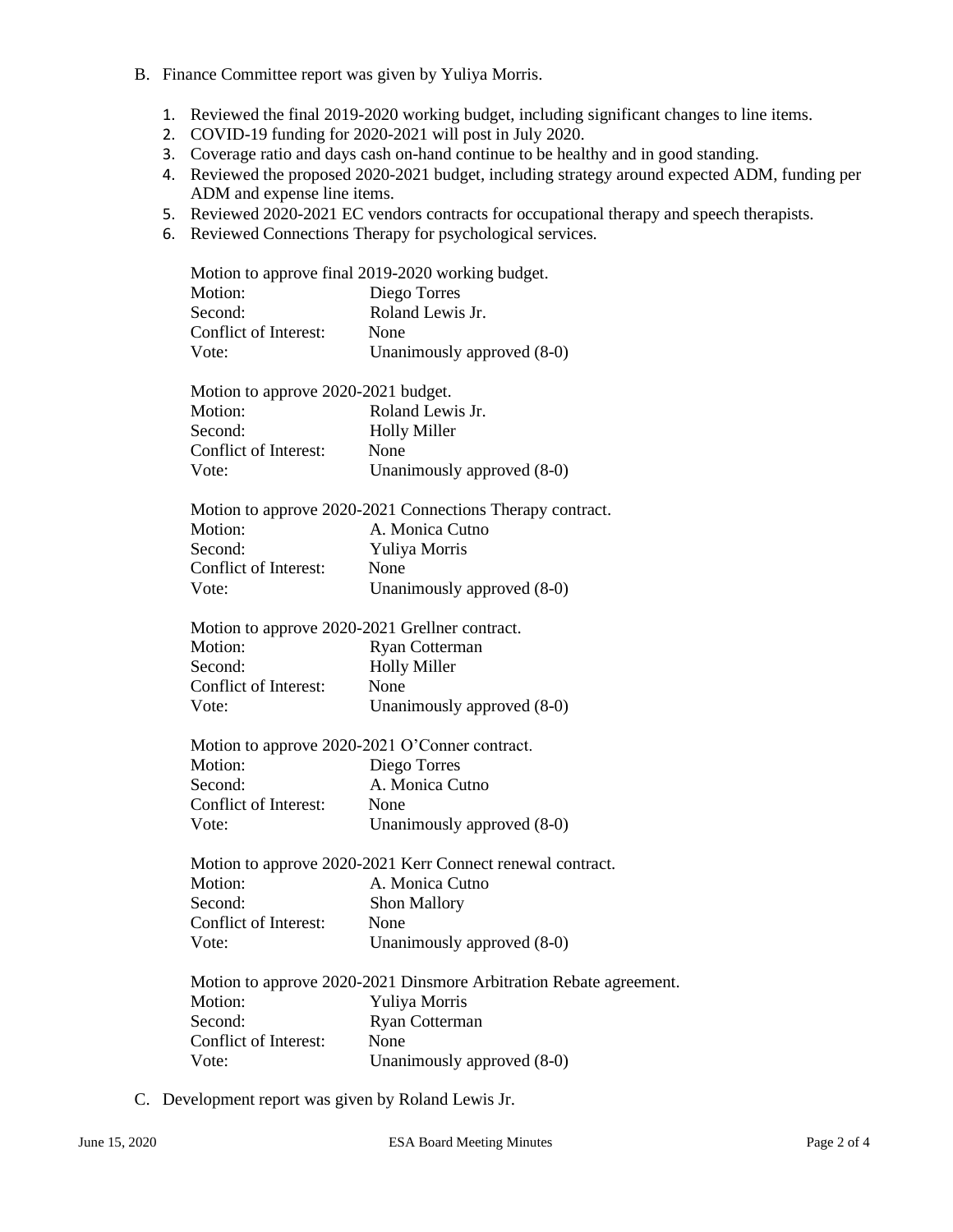- 1. Awaiting feedback from Court One to finalize contact to construct the tennis courts.
- 2. Recommendation to pursue additional options as a back-up plan.
- D. Governance report was given by Diego Torres.
	- 1. Discussed changes made to officer terms, voting verbiage and clarification of gifts received.
	- 2. Reviewed 2020-2021 Board Officers terms.

|    |                       | Motion to approve recommended amendments to Bylaws.                                                         |
|----|-----------------------|-------------------------------------------------------------------------------------------------------------|
|    | Motion:               | Diego Torres                                                                                                |
|    | Second:               | A. Monica Cutno                                                                                             |
|    | Conflict of Interest: | None                                                                                                        |
|    | Vote:                 | Unanimously Approved (8-0)                                                                                  |
|    |                       | Motion to accept Ryan Cotterman 1-year term as President for 2020-2021.                                     |
|    | Motion:               | Diego Torres                                                                                                |
|    | Second:               | A. Monica Cutno                                                                                             |
|    | Conflict of Interest: | None                                                                                                        |
|    | Vote:                 | Unanimously approved (8-0)                                                                                  |
|    |                       | Motion to accept Roland Lewis Jr. 1-year term as Vice President for 2020-2021.                              |
|    | Motion:               | A. Monica Cutno                                                                                             |
|    | Second:               | Ryan Cotterman                                                                                              |
|    | Conflict of Interest: | None                                                                                                        |
|    | Vote:                 | Unanimously approved (8-0)                                                                                  |
|    |                       | Motion to accept Yuliya Morris 1-year term as Treasurer for 2020-2021.                                      |
|    | Motion:               | Ryan Cotterman                                                                                              |
|    | Second:               | A. Monica Cutno                                                                                             |
|    | Conflict of Interest: | None                                                                                                        |
|    | Vote:                 | Unanimously approved (8-0)                                                                                  |
|    |                       | Motion to accept Diego Torres 1-year term as Secretary for 2020-2021.                                       |
|    | Motion:               | Ryan Cotterman                                                                                              |
|    | Second:               | Roland Lewis Jr.                                                                                            |
|    | Conflict of Interest: | None                                                                                                        |
|    | Vote:                 | Unanimously approved (8-0)                                                                                  |
|    | 2020-2021.            | Motion to accept a 3 <sup>rd</sup> 3-year term for Monica Cutno, Roland Lewis Jr. and Diego Torres starting |
|    | Motion:               | Shon Mallory                                                                                                |
|    | Second:               | Portia Scott                                                                                                |
|    | Conflict of Interest: | None                                                                                                        |
|    | Vote:                 | Unanimously approved (8-0)                                                                                  |
| V. | <b>Closed Session</b> |                                                                                                             |

A. Board entered closed session at 7:34 PM to discuss specific personnel matters under NC G.S. 143- 318.11(a)(6) and confidential and privileged information under NC G.S. 143-318.11(a)(1).

|               | Motion to go into closed session. |                                  |             |
|---------------|-----------------------------------|----------------------------------|-------------|
|               | Motion:                           | Diego Torres                     |             |
|               | Second:                           | Yuliya Morris                    |             |
| June 15, 2020 |                                   | <b>ESA Board Meeting Minutes</b> | Page 3 of 4 |